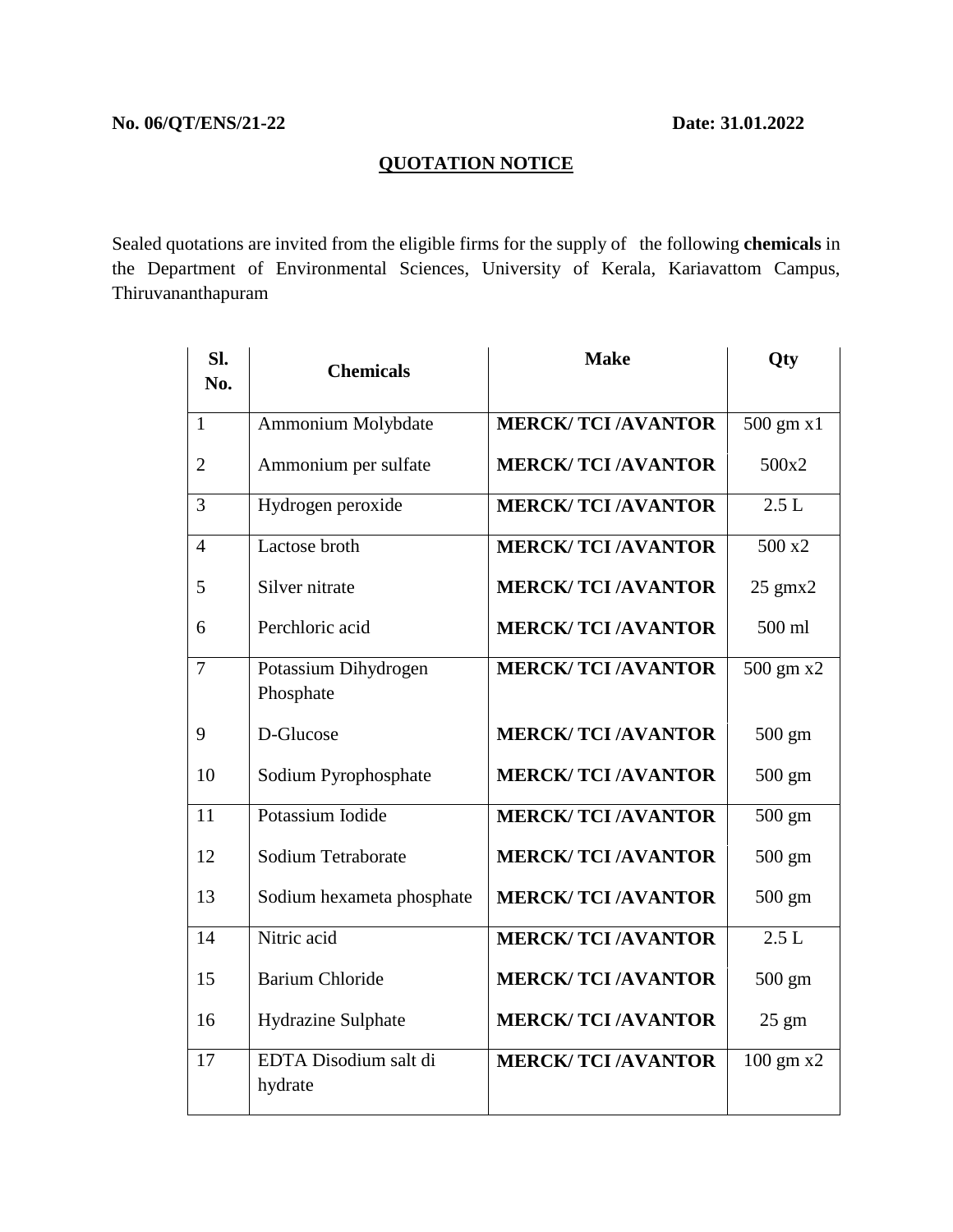| 18 | Sodium nitroprusside        | <b>MERCK/TCI/AVANTOR</b>      | $100 \text{ gm}$      |
|----|-----------------------------|-------------------------------|-----------------------|
| 19 | X-Butanol                   | <b>Spectrochem /AVRA/NICE</b> | $500 \text{ gm}$ $x2$ |
| 20 | Sulfanilic acid             | <b>Spectrochem /AVRA/NICE</b> | $5 \text{ gm x2}$     |
| 21 | Phenol                      | <b>Spectrochem /AVRA/NICE</b> | 500 x2                |
| 22 | Ascorbic acid               | <b>Spectrochem /AVRA/NICE</b> | $100 \text{ gm}$      |
| 23 | Hydrochloricacid            | <b>Spectrochem /AVRA/NICE</b> | 2.5L                  |
| 24 | Sodium arsenite             | <b>Spectrochem /AVRA/NICE</b> | $500 \text{ gm}$      |
| 25 | Oxalic acid                 | <b>Spectrochem /AVRA/NICE</b> | $500 \text{ gm}$      |
| 26 | Brucine sulphate            | <b>Spectrochem /AVRA/NICE</b> | $500 \text{ gm}$      |
| 27 | Sodium chloride             | <b>Spectrochem /AVRA/NICE</b> | 500 gm x2             |
| 28 | Sodium acetate              | <b>Spectrochem /AVRA/NICE</b> | 500 gm x2             |
| 29 | Sodium hydroxide            | <b>Spectrochem /AVRA/NICE</b> | 500 gm x2             |
| 30 | Sodium Iodide               | <b>Spectrochem /AVRA/NICE</b> | 500 gm x2             |
| 31 | Potassium chromate          | <b>Spectrochem /AVRA/NICE</b> | 500 gm x2             |
| 32 | <b>Starch</b>               | <b>Spectrochem /AVRA/NICE</b> | $500 \text{ gm}$      |
| 33 | <b>Stannous Chloride</b>    | <b>Spectrochem /AVRA/NICE</b> | 500gm                 |
| 34 | <b>Potassium Dichromate</b> | <b>Spectrochem /AVRA/NICE</b> | $500 \text{ gm}$      |
| 35 | Sulphuric acid              | <b>SRL/RANKEM</b>             | $2.5 L$               |
| 36 | Ferrous Ammonium Sulphate   | <b>SRL/RANKEM</b>             | $500 \text{ gm}$      |
| 37 | <b>Silver Sulphate</b>      | <b>SRL/RANKEM</b>             | $25 \text{ gm}$       |
| 38 | Magnesium Chloride          | <b>SRL/RANKEM</b>             | 500 gm x2             |
| 39 | <b>Stannous Chloride</b>    | <b>SRL/RANKEM</b>             | $100 \text{ gm}$      |
| 40 | Isopropyl alchohol          | <b>SRL/RANKEM</b>             | 500 ml                |
| 41 | Glycerol                    | <b>SRL/RANKEM</b>             | 500 ml                |